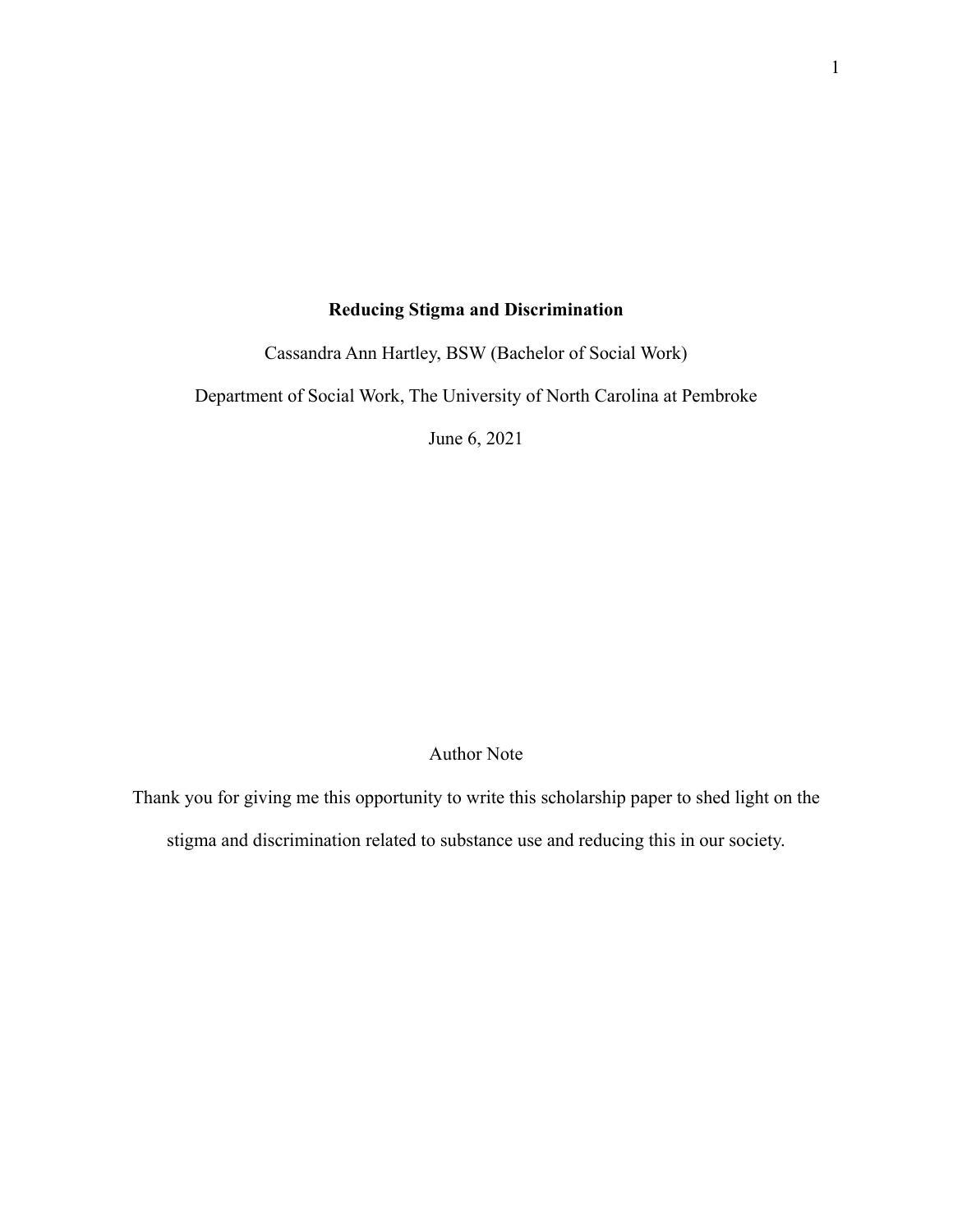### Abstract

This is a scholarship paper that will address the stigma and discrimination of substance use in our society and how it can be reduced. It will go over an overview of the stigma and discrimination that is faced in society and daily life. This paper will address why his topic was selected, what settings does this occur and who are the individuals that this affects. Additionally, this paper will address the negative aspects of this issue within our society. Lastly, the general assumptions that currently exist pertaining to this topic will be discussed.

*Keywords*: stigma, discrimination, substance use, assumptions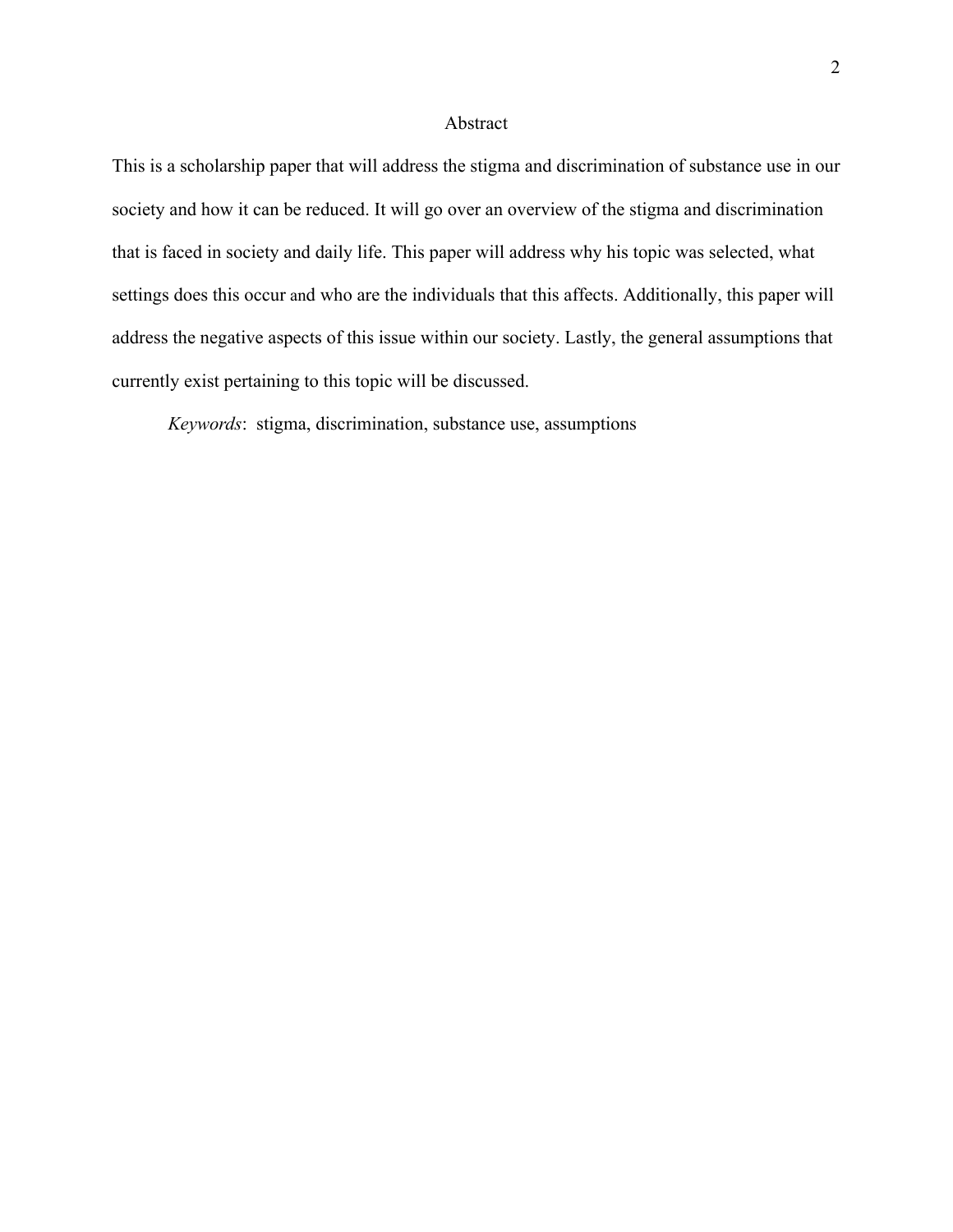#### Reducing Stigma and Discrimination

Imagine having the world stack up against you and constantly feeling disgrace. Individuals that have substance use issues are subjected to these feelings from society as a result of stigma and discrimination, that society has associated with use of alcohol and drugs. This paper discusses the current literature of individuals experiencing stigma and discrimination because of a substance use disorder. The significance of the latest research to help identify gaps has been beneficial to the profession. We have always known that stigma is associated with addiction but does this lead to discrimination which then becomes a barrier to seeking treatment. (Villa, 2021)

The significance of this research and how it can fill the gaps that are currently within our society. The stigma that is attached to addiction and the discrimination that these individuals go through is the main reason that these individuals do not seek treatment that they need for a disorder that they have and a common reason that they relapse. (Volkow, 2021)

#### **Within the World of Stigma**

Substance use disorders are also known as SUDs take a heavy toll on experiencing them as well as their family and friends. Not only are SUDs difficult to treat, but it is also challenging to get individuals to seek treatment among a population with existing increased relapse rates. (McHugh, 2015) As previously mentioned, this reinforces the stigma that individuals using drugs cannot be helped and causes negative branding to the profession. In society individuals that have never experienced addiction or had a family member with SUDs, often do not understand the breadth of the problem. Unfortunately, when individuals do not seek treatment, it leads to fatal consequences which impact the lives of family members and friends. (Wu et al., 2004)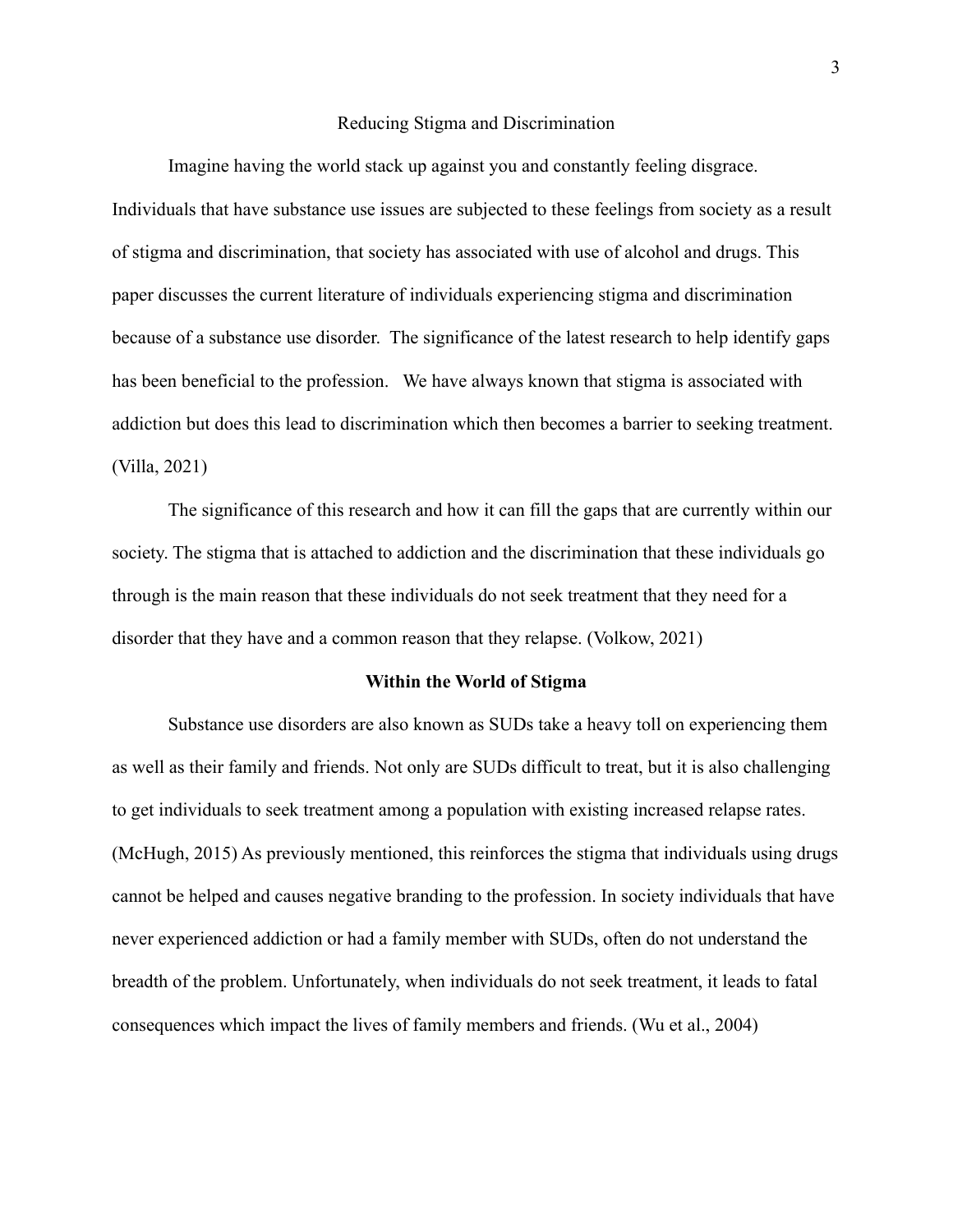Individuals with addiction commonly blame themselves for their disease. Although medically it has been proven that addiction is a complex brain disorder with behavioral components known as SUDs. (Volkow, 2020) Not only does the public within our society view addiction as a moral weakness and denounce individuals as flawed, but this also happens within healthcare facilities as well as our justice system This goes beyond community reach, but also applies to policy makers. Their bias reduces their enthusiasm to advocate for resources to appropriately address substance use disorder issues, which comes across as politically irresponsible. (Meisel et al., 2019) These resources can address substance use problems as well as limit programs that help the individuals that have substance use disorders.

### **Writer's Interest**

This topic is of interest because I am currently within the Master of Social Work program at The University of North Carolina at Pembroke. I am also within the criteria C pathway to obtain my Clinical Addiction Specialist licensure as well as becoming dually licensed as a Clinical Social Worker. My areas of professional interest are mental health and substance use. Because often individuals present with both problems, I have some experience working with this population at past internships. Based on past research assignments, it has been discovered that these individuals are most at risk of not receiving care, unemployment, poverty, and suicide. (Thompson et al., 2016)

The statistics speak for themselves; co-occurring mental and substance use disorders affect 7.7 million adults. A total of 37.9% of the 20.3 million persons with substance use disorders also had a mental disease. (NIDA, 2018) During my internship in my undergraduate program, I was able to work in a mental health clinic and realized that many individuals that deal with mental health issues also have substance use disorders. The research is consistent in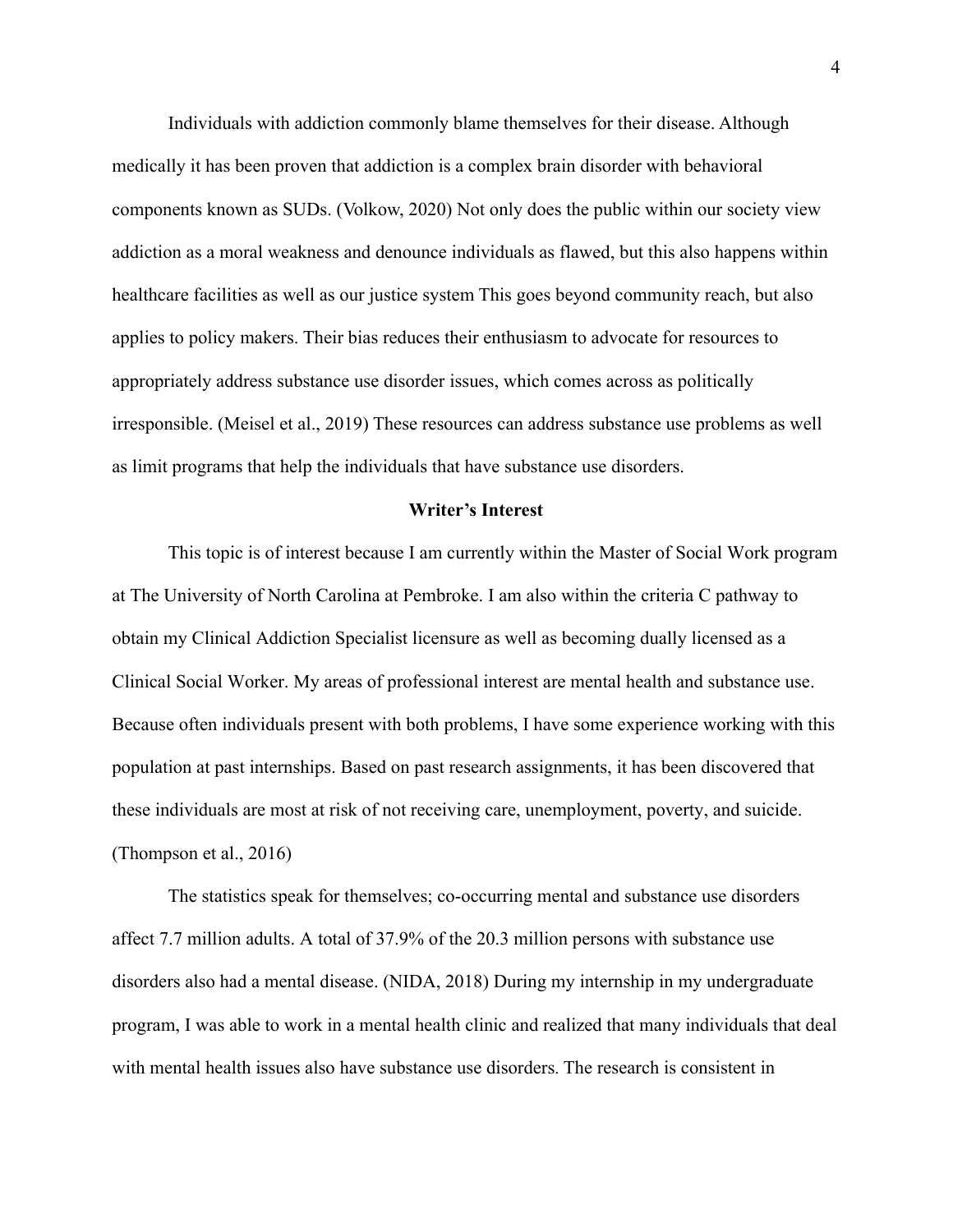reiterating that the knowledge of substance use for mental health professionals is beneficial and contributes to clients receiving quality treatment. (Cleary et al., 2017)

### **Settings of Issue and Individuals Affected**

The issues of stigma and discrimination are prevalent in many settings. This also occurs in settings that are supposed to be assisting individuals as well because the language expressed by the clinicians are often not strength based. (L. W. Roberts & Geppert, 2009) The clinician needs to be aware of the ever-evolving language and how it can be perceived. It takes a lot for an individual to come in for services and if they feel stigmatized or discriminated in any way they can stop coming in for services or it has the risk of leading to a relapse. Just doubting or being non-supportive of a family member who is ambivalent regarding treatment is an example of stigma.

Therefore, language matters, and the language of recovery needs to be learned by every clinician working in the field of behavioral health. This will be helpful, so the client feels welcomed to the facility. Other significant settings are schools, the workplace, and housing. When we look at schools, we can see all the signs of substances as well as how schools reinforce the stigma related to substance use. In many small rural communities, word gets around who has substance use issues. As well as many individuals do not have many social connections or individuals willing to be a reference for them. This also is involved with housing and a reason why these two settings were included in this section. Therefore, in addition to stigma this contributes to discrimination in the workplace and with housing. When dealing with relationships it is hard for these individuals to stay connected to individuals. They tend to isolate themselves because they feel others do not understand them.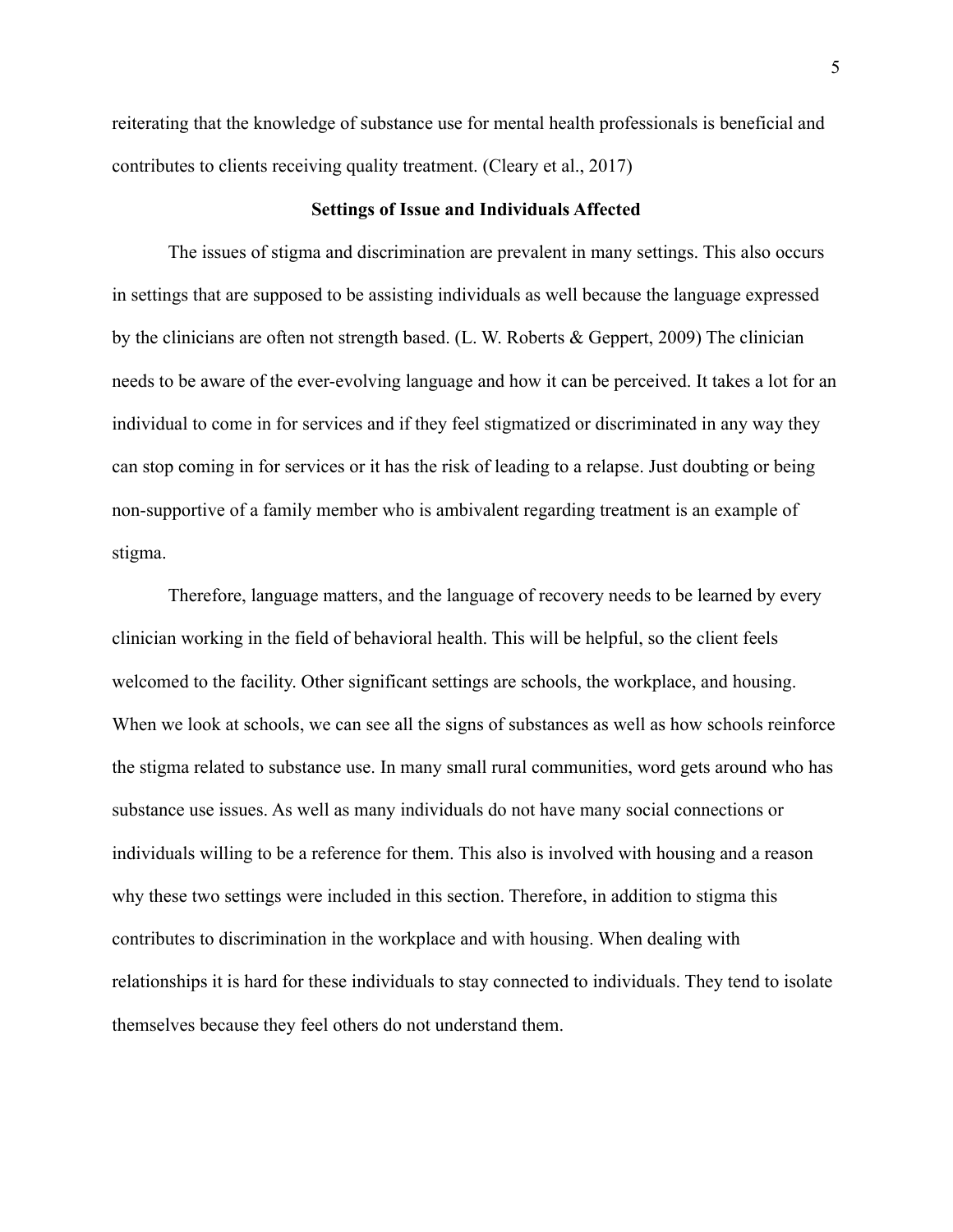### **Negative Aspects**

The negative aspect of this issue is that when dealing with the stigma associated with substance use is that this discourages individuals from seeking the care they so desperately need. Then when they do build up the courage to seek the care they need, they compromise, hide it from their loved ones, and are untruthful about their addiction. The feeling of shame and hopelessness causes individuals to relapse and fall back on the substance. The stigma that society places on substances also can make these individuals feel isolated and cut themselves off from the world around them. It is understandable why the individuals around them do not understand what they are going through because their experiences are unique.

These individuals also have fewer employment opportunities due to past substance use or due to the lack of references because of the isolation from social connections. (L. W. Roberts & Geppert, 2009) The employment opportunities missed leading to unemployment that can lead to homelessness because these individuals cannot pay their bills. Speaking on the individuals themselves, they can face bullying and harassment from this stigma, reducing their self-esteem. These were the negative aspects that I compiled on this issue.

### **Literature Review**

 The objective of the literature review is to make available a basis of knowledge for themes essential that can provide knowledge, adding to the insight of this paper. As previously mentioned, the topics of interest are stigma and discrimination of substance use in current society and what can be done to combat this issue. Stigma is how individuals mark others with disgrace due to a particular circumstance such as an individual that does substances. Discrimination is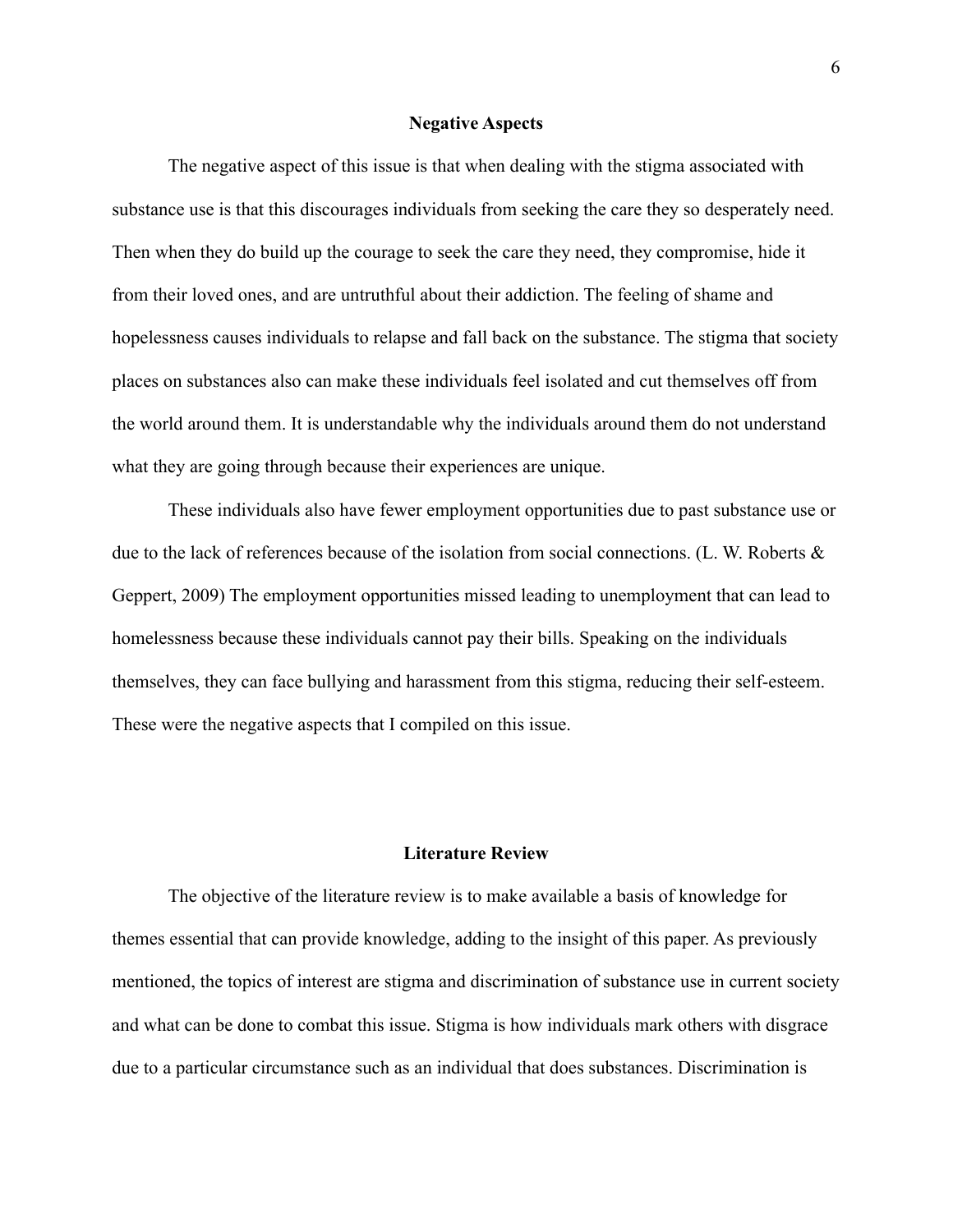treating another individual differently just because you can, an example is treating an individual unjust due to them partaking in substances. This topic is of interest because of the co-occurring concerns of mental health and substance use.

Additionally, many social workers are dually credentialed possessing licensures in social work and addictions. Therefore, the themes that were discovered while completing this literature review were; struggling with substance as a disease affecting the brain, risks of stigma and discrimination, and effects of substance use. All three themes are helpful in advancing the knowledge base for clinicians who work in the field of addictions and mental health hoping to achieve favorable treatment outcomes. There have been past studies focusing how the stigma and discrimination related to substance use; however, this paper takes it a step further discussing the impact of co-occurring issues.

### **Struggling with Substance Use**

 There have been varied outcomes on people's views and behaviors in the direction of individuals with mental health and substance use disorders, knowledge of these conditions can positively impact societal norms, when given the information that it is a brain disorder. (National Academies of Sciences, Engineering, and Medicine et al., 2016) The theme identified in this portion is struggling with substance use. The reason why this theme stood out was that each individual is unique, and dealing with their struggle in different ways. This is important to include as a theme to show how individuals manage their daily lives and coping mechanisms. Even though it has been proven that it is a brain disease, individuals' views, and behaviors towards both mental and substance use disorders varies. The science of knowing that it is a brain disease positively impacts the profession by providing creditable information.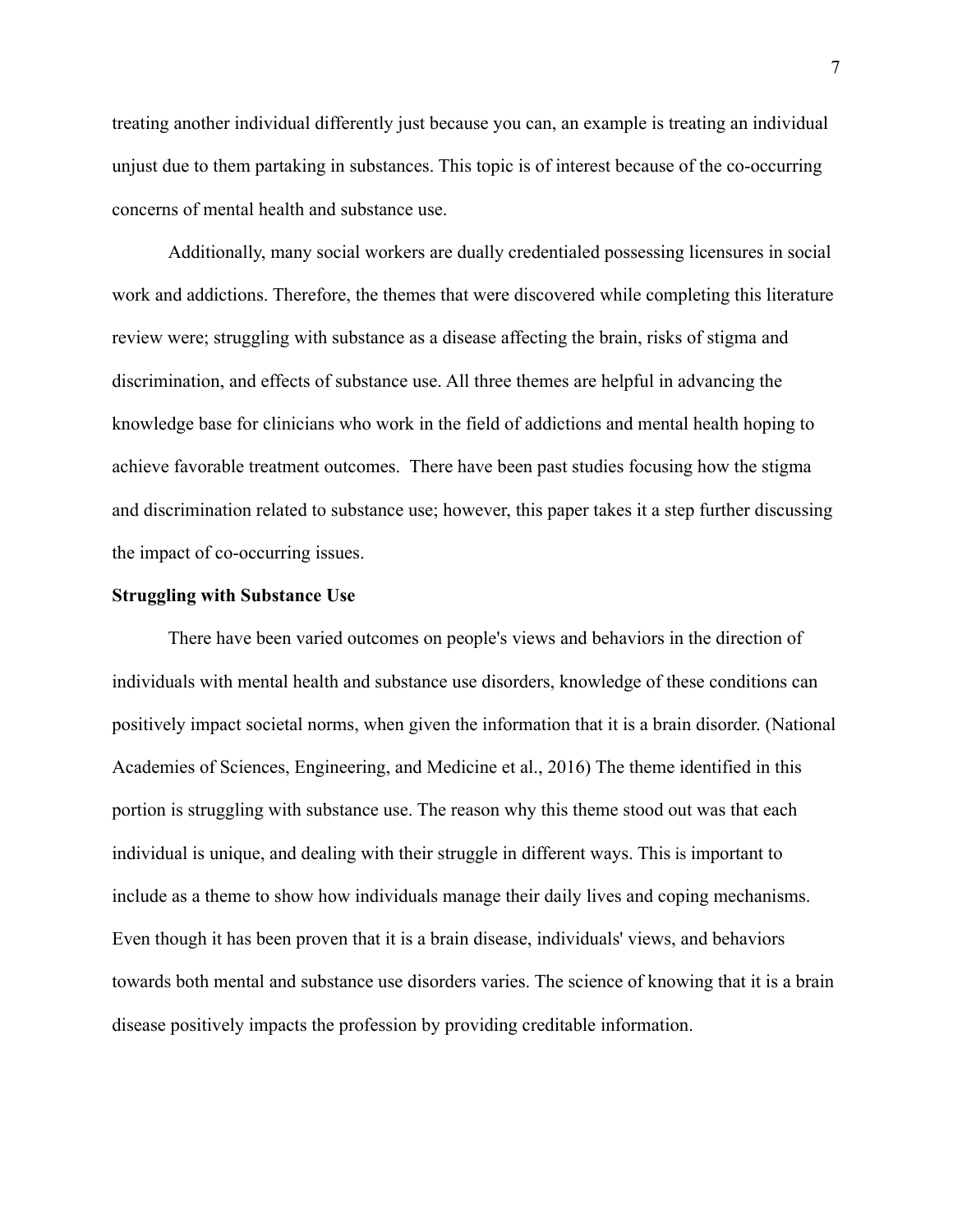This does help individuals struggling, know that it is a brain disease and something that is not their fault. I do not need treatment because I haven't yet reached "rock bottom". (Mountainside, 2016) Clients who think they do not need treatment until hitting rock bottom is a very dangerous way of thinking. This rock bottom point may be a point of no return for many individuals, everyone's point of "rock bottom" is not the same. This is important to note because these individuals' struggles include highs and lows that are unique per individual.

### **Risks of Stigma and Discrimination**

 This section discusses risks associated with the factors. When an individual with mental or substance use disorders suppresses damaging stereotypes as well as public and structural stigma targeted toward these conditions, it is called self-stigma. (National Academies of Sciences, Engineering, and Medicine et al., 2016) The reason why this theme is important is that this paper is based on the stigma and discrimination that individuals face. The stigma is not just on the outside it gets internalized, they must live with these negative feelings even when they are alone.

The negative options and comments constantly racing through their heads in their thoughts. It is sometimes easy to brush what others say about us off but when we look in the mirror and feel these stigmas about ourselves, it is like being stuck in quicksand. It would contradict the presumption that individuals with substance use disorders who engage in unlawful drug usage should be considered delinquents, thus removing them from anti-discrimination safeguards. (Francis, 2019) This is discrimination because these individuals have been proven to have a brain disorder and have a substance use disorder. Instead of viewing them as criminals for engaging in substances and locking them in jails, there should be help based on the fact it is a brain disorder.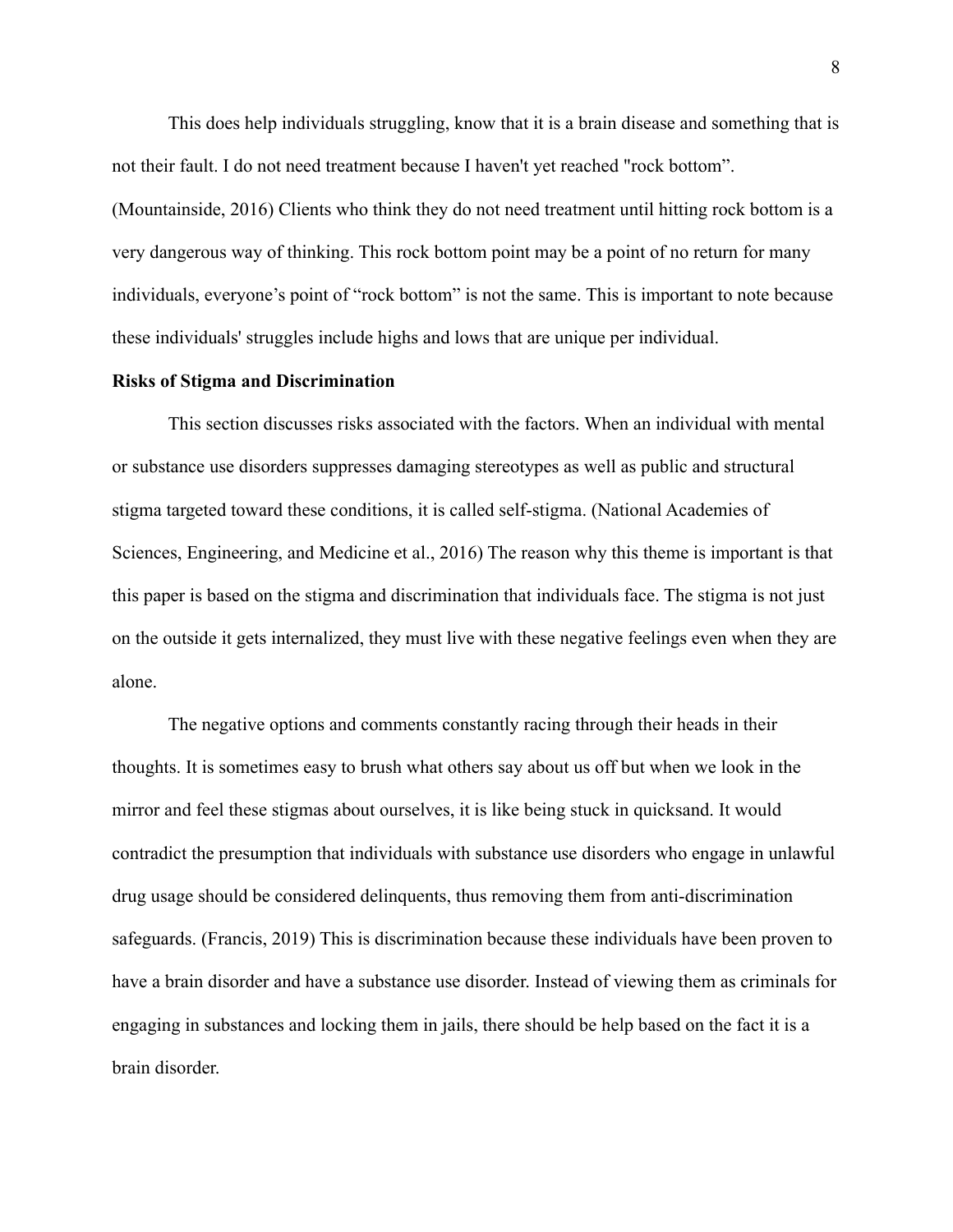### **Effects of Substance Use**

 Patients with severe mental illness are believed to have a substance use disorder up to 75% of cases. (Alsuhaibani et al., 2021) This data confirms that many individuals dealing with SMI also have SUD. The theme identified within this section is the effects of substance use. There are many effects when dealing with substance use, both physical and mental. The specific effects differ from person to person and are also dependent on the medicine, dose, and route of administration. (Eske, 2020) This again contributes to the statement that each individual's effects on substances are unique depending on the individual, the substances they are using, and the way they are using the substances. This can also affect the way they cope with their brain, disorder, and the way the individual behaviors in their daily lives. What can be determine from this theme is that each individual has their unique effects from substances, and we have to look at each case with different lens considering each unique factor.

### **Summary Statement**

 The objective of this literature review was to present insight into a variety of themes within substance use, stigma, and discrimination. By no means does this even scratch the surface of where substance use begins or where stigma and discrimination ends. But what it does give the reader is some awareness into the lives of what the individuals that live with substance use go through on a daily basis; the struggles they face, the risks of stigma and discrimination, and the effects of substance use within individual's lives.

This is not to say that a different reader would come up with the same themes after reading the included articles. The context of this literature review focused on the stigma and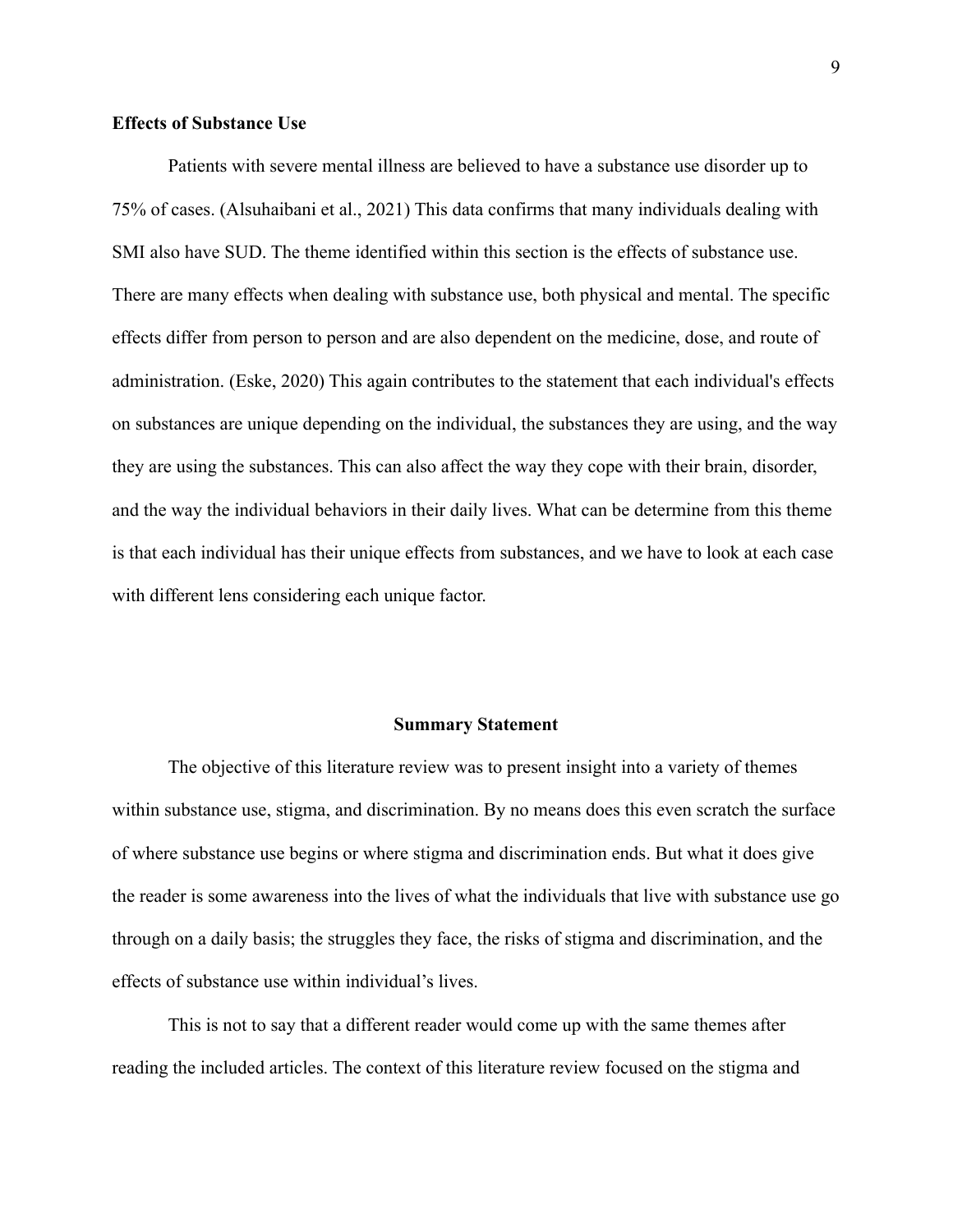discrimination that individual's experiences which leads to negative outcomes. It is also critical to note that perception and language are very important when addressing substance use disorders.

### **Synthesis of the Research Findings**

 The relevant issue that is seen within society and outlined throughout this paper is that although substance use is recognized as a brain disorder, it continues to be stigmatized. This also leads to discrimination against individuals who may benefit from treatment. The media and society still stigmatize and discriminate against individuals that have substance use issues. The purpose of the literature review is to demonstrate daily life struggles those individuals have to experience as a result of societal reactions to substance use disorders.

The research concludes that there is a significant impact on their emotional and mental state on a daily basis that leads them to have mental health disorders. (Aas et al., 2021) The reason why this is so important is that they are receiving stigma and discrimination from their loved ones, family, and friends. The individuals that love them the most are sometimes the ones that are inflicting the most pain. This must be affecting them emotionally and mentally because they have no family support at that point.

The substance user internalizes everything that is around them to the point it becomes self-stigma and affects their self-esteem. As well as substances affect the mind and an individual's mental state, sometimes permanently. (Prosek et al., 2018) In the bigger picture, our emotional, psychological, and social well-being are all part of our mental health. (Centers for Disease Control and Prevention, 2018) When looking into how an individual is affected by substance use, their emotional, psychological, and social well-being are all affected. The substance user all deteriorates over time negatively, they lose positive relationships, hurt their loved ones, and lose themselves, sometimes in the process.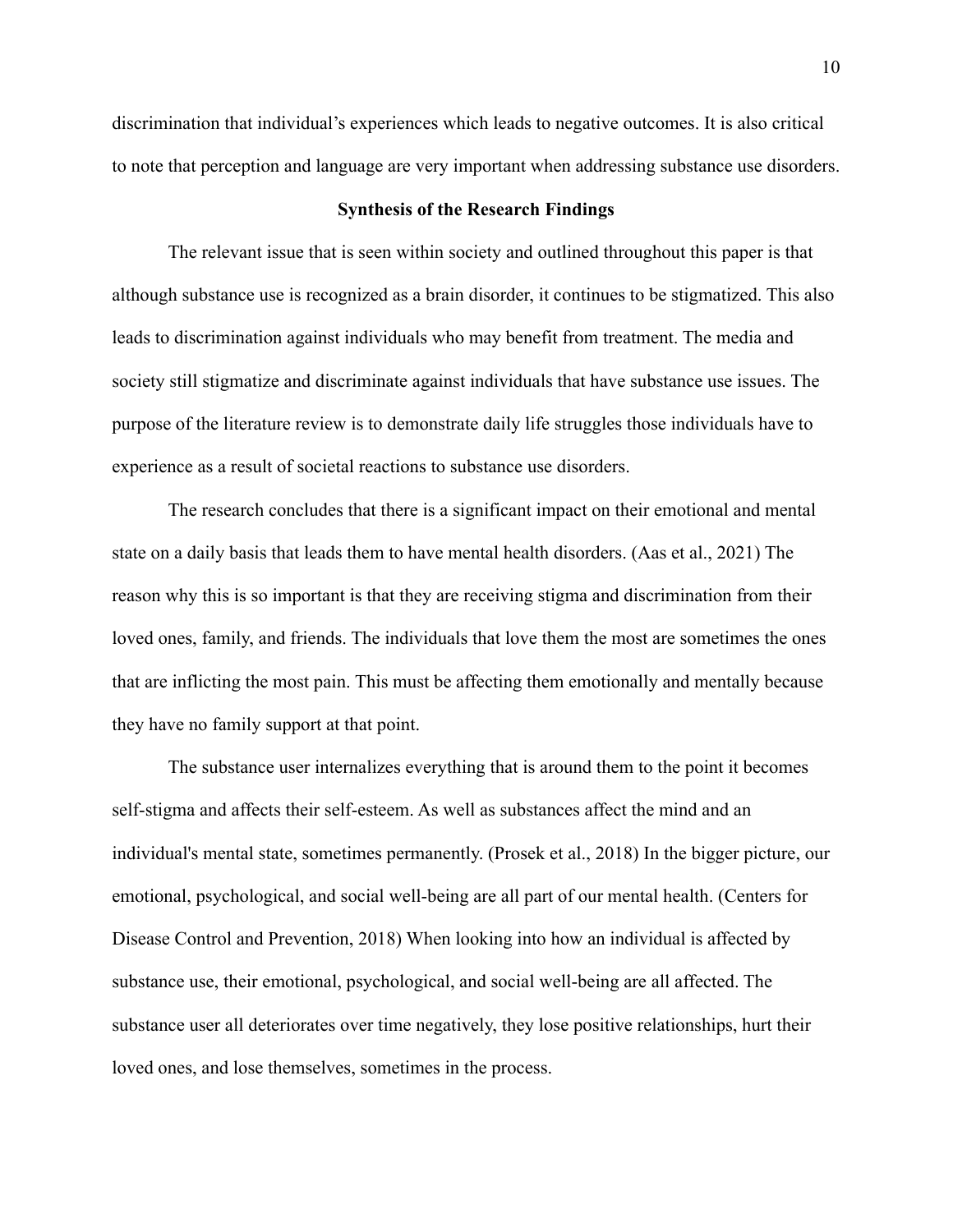#### **Implications for Practice**

This section of the paper offers an insightful interpretation of the primary research, effectively leading towards the final perspective of the discrimination and stigma attached to substance use. In this case, it is that the stigma and discrimination of substance use needs to be addressed. Included is the significance of what was discovered, learned and the current gaps that are still needing to be addressed. Lastly, this section discusses the ongoing implications for practice as they relate to clients, communities, and the overall profession of social work. **Insight of Primary Research**

The interpretation of the primary research is that while there is a lot of stigma and discrimination going around both socially and professionally, there has also been strategies to address this professionally. The National Institute on Drug Abuse (NIDA) which is a part of the National Institute of Health (NIH), has created a series of teaching tools to incorporate within educational programs for physicians. (Levine, 2009) While this is not clinicians within substance use, everyone gets seen by a doctor and creating education they can pass to their patients and unbiased opinions of substance use patients can be the difference of that individual seeking help or continuing to not receive help. So, with this piece of knowledge, we must look at the glass half full. In the bigger picture, our emotional, psychological, and social well-being are all part of our mental health. (Centers for Disease Control and Prevention, 2018)

The repeated impact these individuals deal with daily affects three parts of their wellbeing. Which in turn affects their mental health, while they have been diagnosed with a substance use disorder, the research within this paper has also shown that they have also been affected mentally.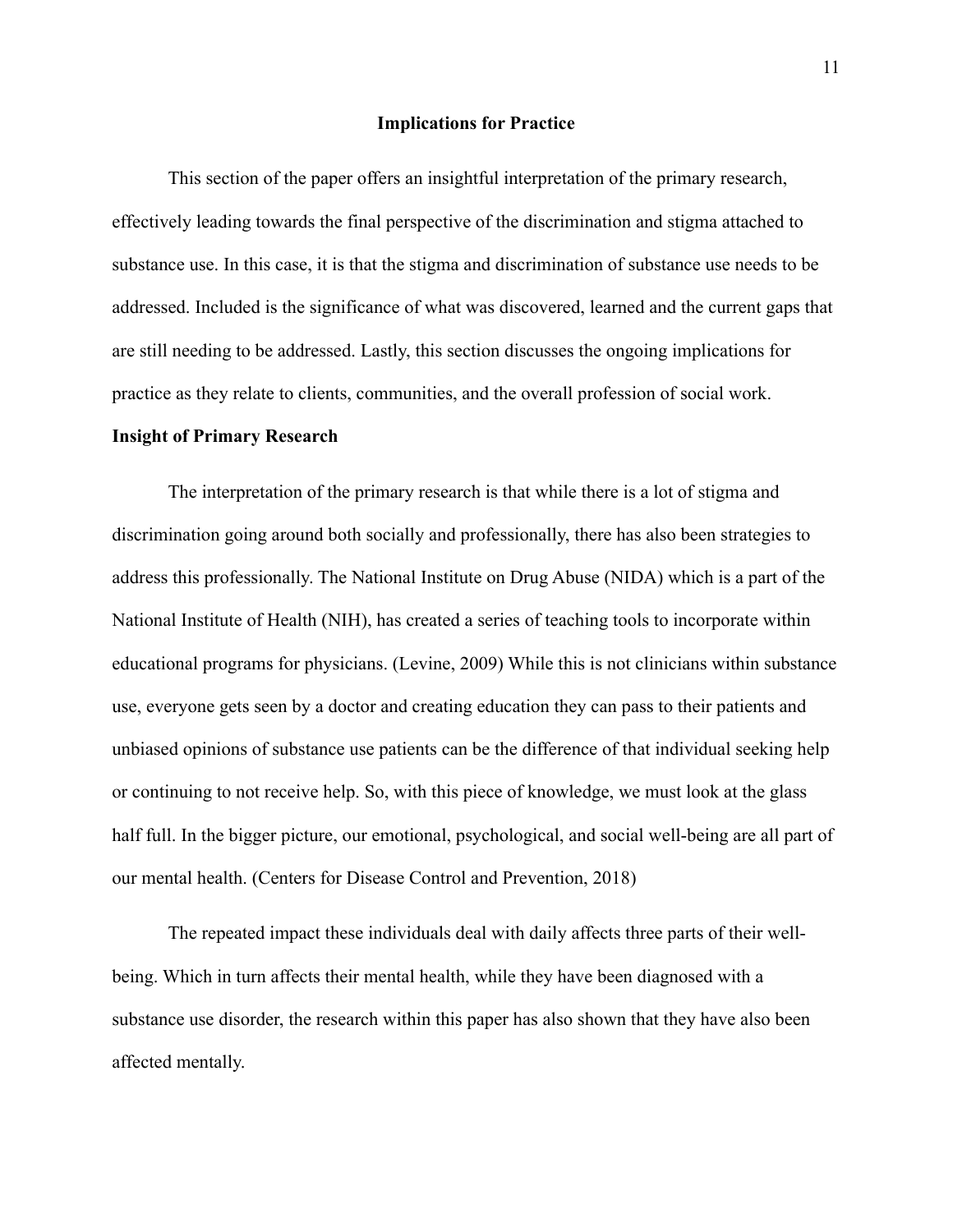### **Final Perspective**

The final perspective on this issue is that stigma and discrimination is a huge issue that is affecting the substance use community and needs to be further addressed. As stated earlier the consequences of individuals having to face this repeated use by society lead them to have other mental health disorders. These individuals struggle with enough daily because you never overcome substance use because it is a brain disorder, it is something these individuals live with daily. As well as everyone is unique so you cannot look at one's life story and say it is the way, they all have lived or feel.

While it has come out that this is a brain disorder many people do not believe that, as you cannot believe everything you hear, so it is important to educate that this is a fact so that these individuals can live a life free of stigma and discrimination. (Leshner, 1997) This education does not just need to be addressed to general society, it also needs to be addressed within the medical and mental health community as well.

# **Significance**

The significance of what was discovered during this paper was that the research that I pulled in to determine to what extent does the stigma and discrimination affect substance use individuals, is affecting their mental health. I wanted to see the effects that these individuals receive daily led them to have mental health issues. There is a significant impact on their emotional and mental state daily that leads them to have mental health disorders. (Matusow et al., 2013) During this paper, the research kept repeating how much the individual and their family were impacted. This emotional and physical trauma is internalized, the negative relationships that they build, their sense of self deteriorates over time without help.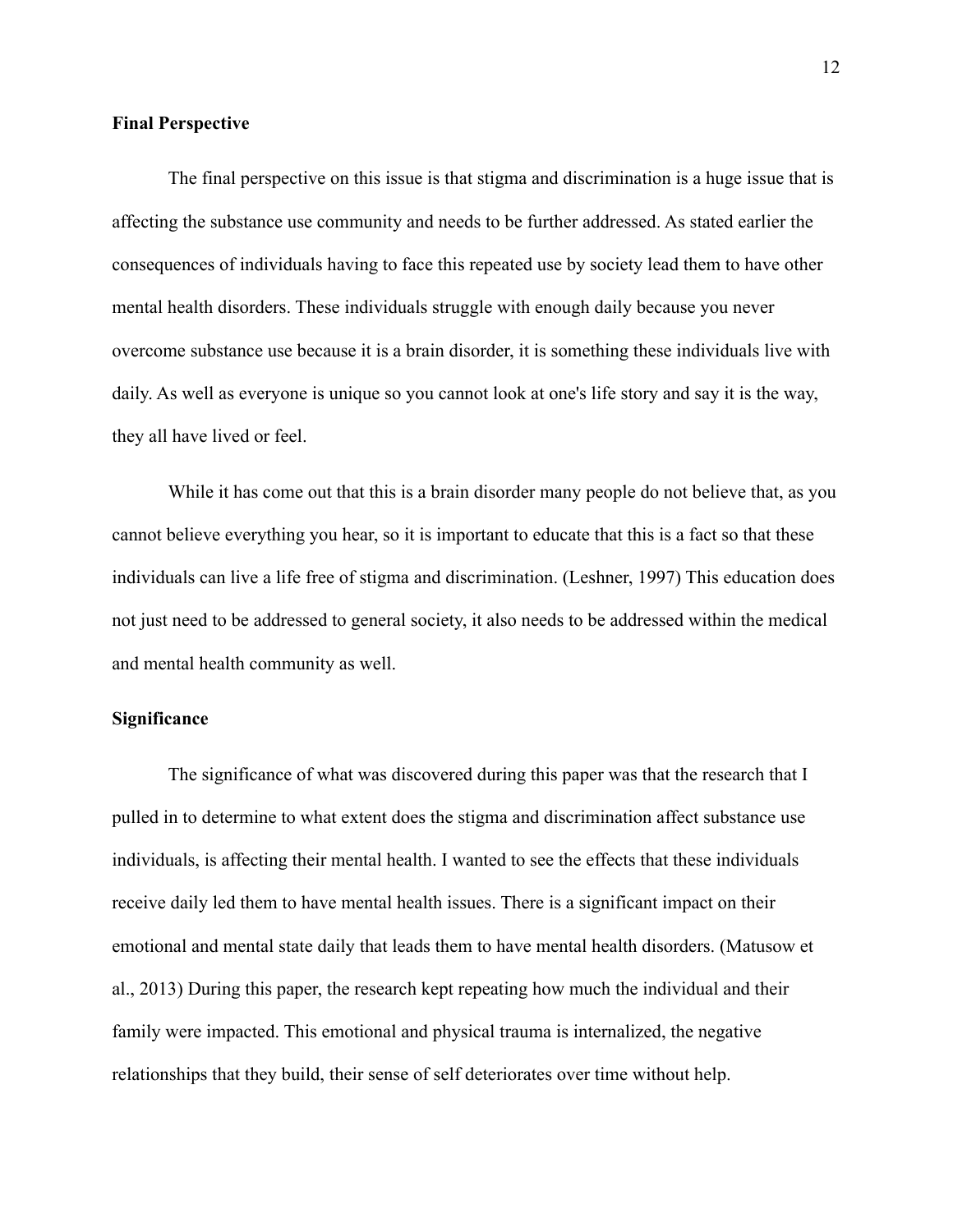Contributing to the overall research stating that their mental health is affected by this disorder. What was learned during the process of this paper that stigma and discrimination come in all shapes and sizes. It comes from even the most unlikely places, sometimes it comes from the people that are supposed to be the source of help, and sometimes it is the individual themselves. That should never be the case, an individual should never be in that place, but the sad reality of life is they do find their selves there and we should not be the person that led them there, we need to be the light that guides them out, to a bright future.

### **Current Gaps**

The current gap that still needs to be addressed is that most of the society still views addiction as a choice and stigmatizes and discriminates against it. These individuals within our society are not just uneducated people walking the streets. They are family members of our clients; they are helpers that our clients receive services from and sometimes they are the clients themselves. These gaps are only becoming bigger because they are causing these individuals to have issues affecting their emotional, physical, and mental health. These gaps need to be filled with education for both the clients, workers, and the public, reaching through the media and a political standpoint. Raising awareness about these issues and showing support for these individuals. The only way to close gaps is by filling them, not by walking over them or looking the other way.

## **On-going Implications**

The ongoing implications of this issue for practice relate to clients, communities, and the overall profession. The way it relates to clients is that while in the judicial system they may seem to receive increased justice and fairness when referred to the "brain disease model" but they are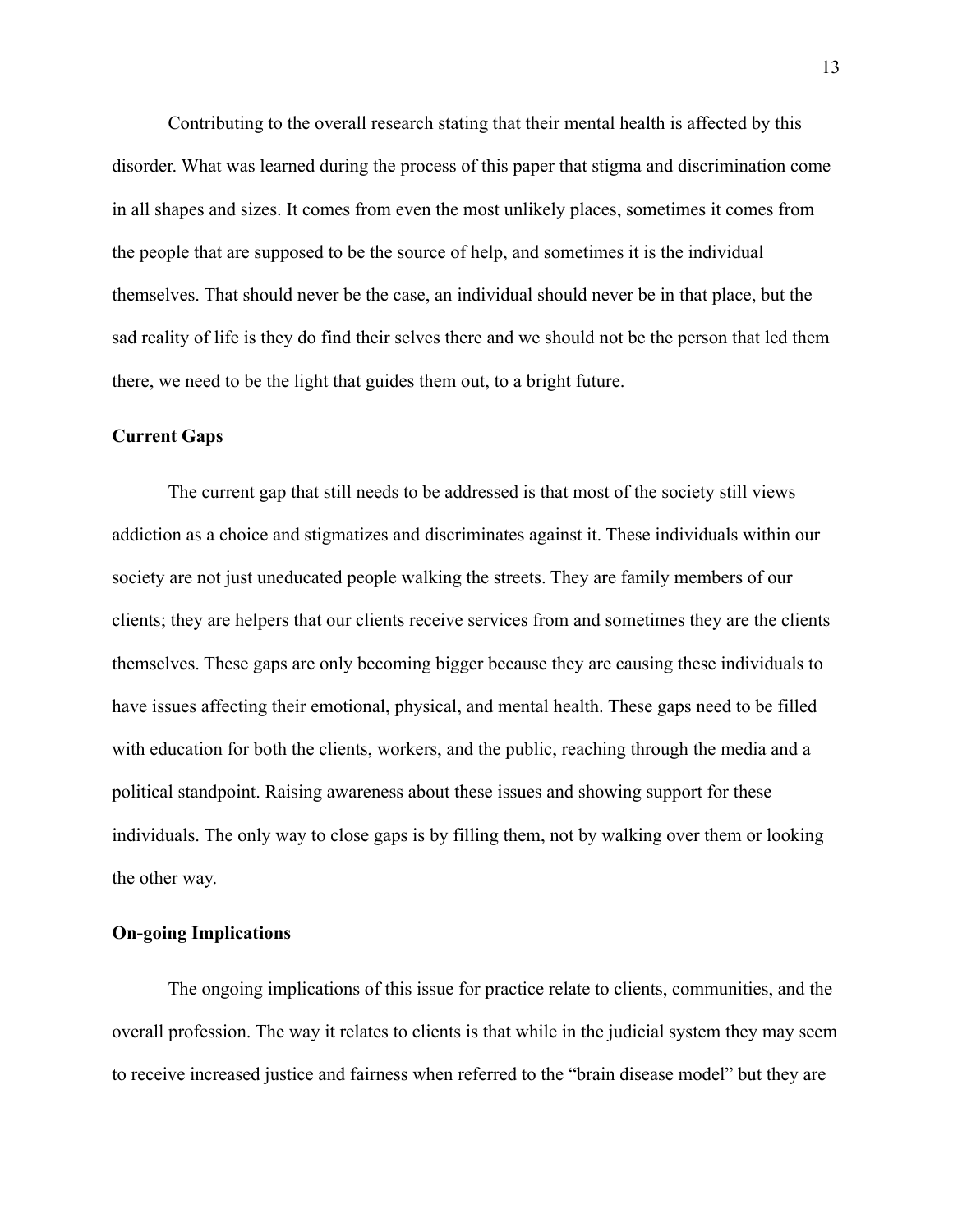fair higher degrees of public stigmatization. (Berryessa & Krenzer, 2020) The way it relates to communities is when this same model is produced it increases community support for these individuals as well. The way it relates to the overall profession of social work is that it is an ongoing process. As it states within the National Association of Social Worker's Code of Ethics, we must remain competent and promote social justice for our clients. (NASW, 2013) This includes advocating for the rights of these individuals, they have a right not to fear being stigmatized and discriminated against.

## **Conclusion**

 The topic of this paper was to address the stigma and discrimination of substance use in our society and ways it can be reduced. It gave an overview of the stigma and discrimination that these individuals face within our society in their daily lives. The reason why it was selected, the settings that it occurred, and the individuals that it affects. This paper outlined how this society can allow this population to overcome adversity. Based on current literature how this stigma and discrimination has affected the substance use disorder community.

The themes that I discovered during the scholarly articles that I read through were; struggling with substance use, risks of stigma and discrimination, and effects of substance use. This literature is significant because it gives background, information, and study on the subject. The importance of this research and how it can help to close the gaps that exist in our society today. The question that is proposed within this paper is seeking to what extent does the stigma and discrimination affect substance use individuals, is it affecting their mental health. My assumption that the effects that these individuals receive daily led them to have mental health issues.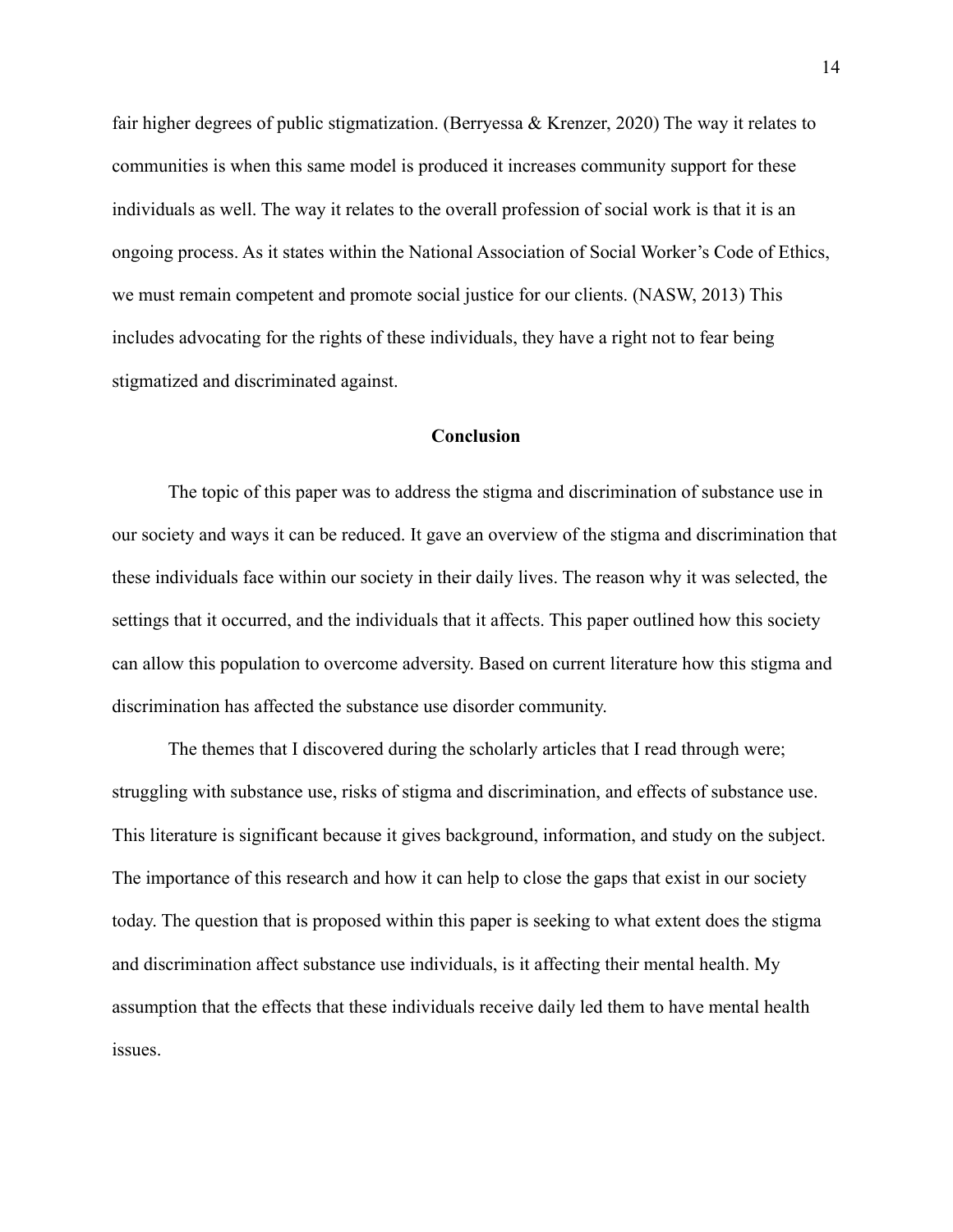They all deteriorate with time, losing healthy relationships, hurting loved ones, and occasionally losing themselves in the process. With all the material, it is apparent that this disease has a negative impact on their mental health. The significance that I found during my research was when it comes to how substance use affects a person's emotional, psychological, and social well-being, there are several considerations. Everyone is unique, and they deal with their struggles in different ways. Confirming that substance use with prolonged stigma and discrimination is deteriorating to individuals and can lead to mental health issues.

It is also shown that, even though it has been proven that it is a brain disease, individuals' views, and behaviors towards both mental and substance use disorders have still varied. It amazes me that even with scientific proof in front of individuals that they can turn their heads and not be satisfied with that information. To go to the lengths of discriminating against someone for something they cannot control. The significance of this topic stems from the fact that it is a major social issue including substance use and mental health, and you are working with a particularly vulnerable group. Because there is no specific age category, this is a diverse group of people.

They have already been known to have substance use disorder and the environmental factors that are accompanied by this. Throughout my research, I came across several chronological gaps in the literature, and many studies and reports on the stigma and discrimination associated with substance usage only look at the physical consequences. The goal of my proposal is to raise awareness about the importance of mental health concerns among people who suffer from substance use and are subjected to stigma and discrimination. The value of the social work knowledge base in this area is that it may be shared with addiction specialists.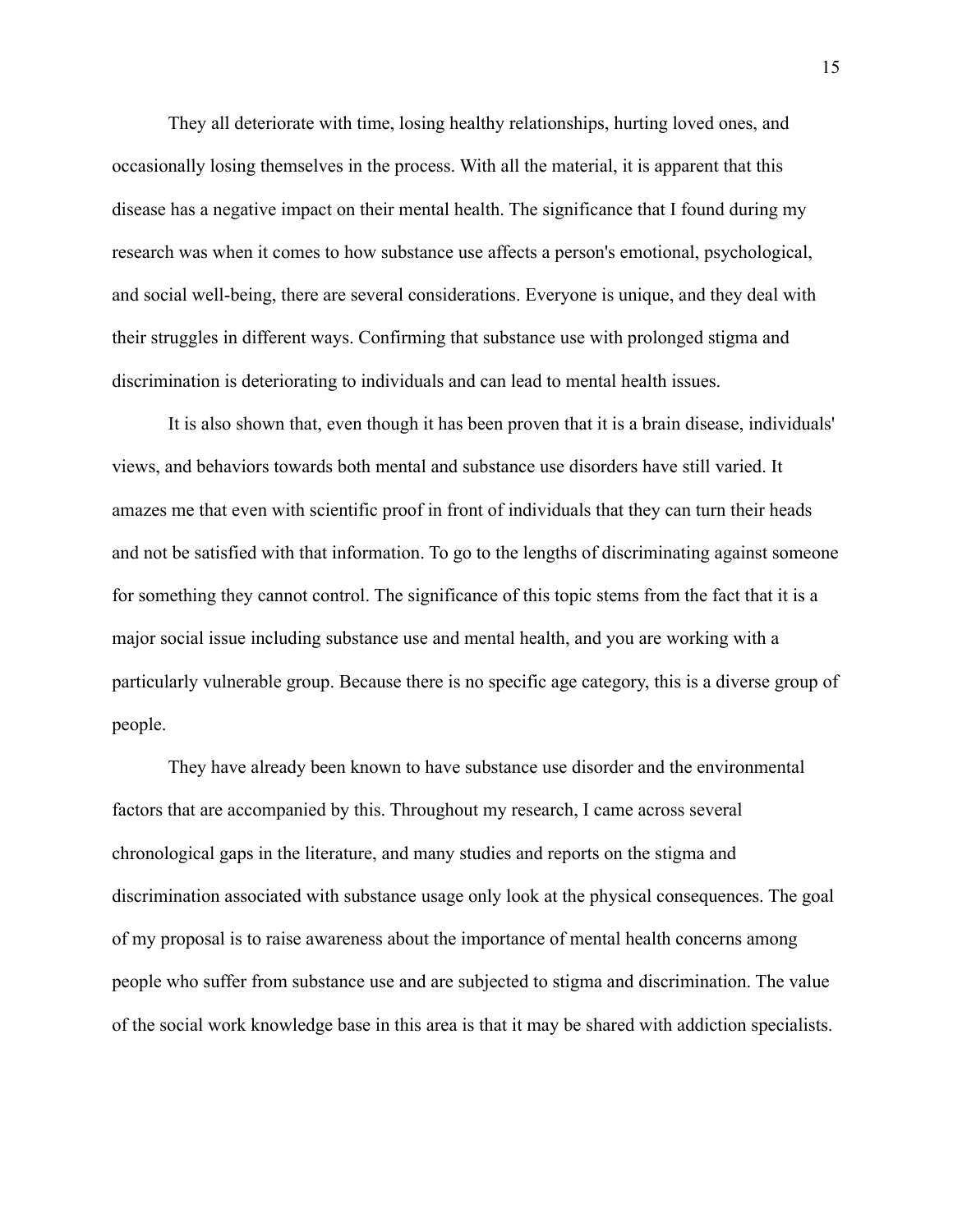### References

- Aas, C. F., Vold, J. H., Gjestad, R., Skurtveit, S., Lim, A. G., Gjerde, K. V., Løberg, E. M., Johansson, K. A., & Fadnes, L. T. (2021). Substance use and symptoms of mental health disorders: a prospective cohort of patients with severe substance use disorders in Norway. *Substance Abuse Treatment, Prevention, and Policy*, *16*(1). https://doi.org/10.1186/s13011-021-00354-1
- Alsuhaibani, R., Smith, D. C., Lowrie, R., Aljhani, S., & Paudyal, V. (2021). Scope, quality, andinclusivity of international clinical guidelines on mental health and substance abuse inrelation to dual diagnosis, social and community outcomes: a systematic review. BMCPsychiatry, 21(1), 1–23. https://doi-org.proxy181.nclive.org/10.1186/s12888-021 031880
- Berryessa, C. M., & Krenzer, W. L. D. (2020). The Stigma of Addiction and Effects on Community Perceptions of Procedural Justice in Drug Treatment Courts. *Journal of Drug Issues*, *50*(3), 303–328. https://doi.org/10.1177/0022042620918950
- Cleary, M., Sayers, J., Bramble, M., & Raeburn, T. (2017). 'Slipping through the Cracks': Mental Health and Recovery in Older Person Care. *Issues in Mental Health Nursing*, *38*(7), 603–605. https://doi.org/10.1080/01612840.2017.1328868
- Dalal, P. (2020). Changing scenario of addiction psychiatry: Challenges and opportunities. *Indian Journal of Psychiatry*, *62*(3), 235–241. https://doi org.proxy181.nclive.org /10.4103/psychiatry.IndianJPsychiatry\_346\_20
- Dugmore, L., & Bauweraerts, S. (2021). When policy fails try something different integrated practice improves outcomes for dual diagnosis co-occurring service users accessing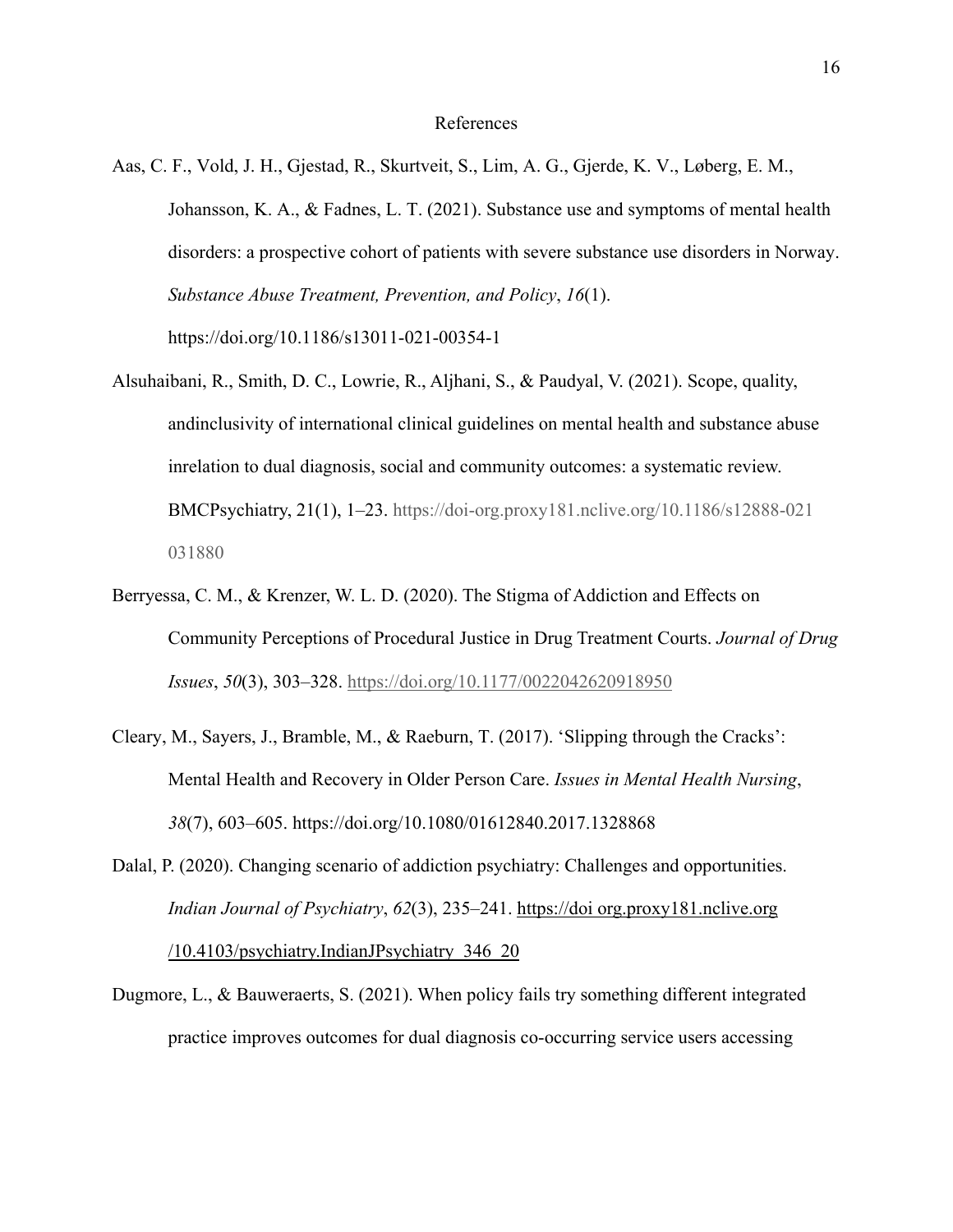mental health services. *Drugs and Alcohol Today*, *21*(2), 157–170.

https://doi.org/10.1108/dat-06-2020-0036

- Eske, J. (2020, June 18). What are the effects of drug abuse? Medical News Today. https://www.medicalnewstoday.com/articles/effects-of-drug-abuse#short-term-effects
- Francis, L. P. (2019, May 9). Illegal Substance Abuse and Protection From Discrimination in Housing and Employment: Reversing the Exclusion of Illegal Substance Abuse As a Disability by Leslie P. Francis:: SSRN. SSRN.

https://papers.ssrn.com/sol3/papers.cfm?abstract\_id=3384949

- Han B, Compton WM, Blanco C, Colpe LJ. Prevalence, Treatment, And Unmet Treatment Needs Of US Adults With Mental Health And Substance Use Disorders. *Health Aff Proj Hope*.2017;36(10):1739-1747. doi:10.1377/hlthaff.2017.0584
- Hawke, L. D., Sheikhan, N. Y., MacCon, K., & Henderson, J. (2021). Going virtual: youth attitudes toward and experiences of virtual mental health and substance use services during the COVID-19 pandemic. *BMC Health Services Research*, *21*(1), 1–10. https://doi-org.proxy181.nclive.org/10.1186/s12913-021-06321-7
- Lardier, D. T., Opara, I., Reid, R. J., & Garcia-Reid, P. (2020). The Role of Empowerment-Based Protective Factors on Substance Use Among Youth of Color. *Child & Adolescent Social Work Journal*, *37*(3), 271–285. https://doi-org.proxy181.nclive.org/10.1007/s10560-020 00659-3
- Leshner, A. I. (1997, October 3). *Addiction is a brain disease, and it matters*. PubMed. https://pubmed.ncbi.nlm.nih.gov/9311924/
- Levine, J. L. (2009, November 9). NATIONAL INSTITUTE ON DRUG ABUSE LAUNCHES NEW SUBSTANCE ABUSE RESOURCES TO HELP FILL GAPS IN MEDICAL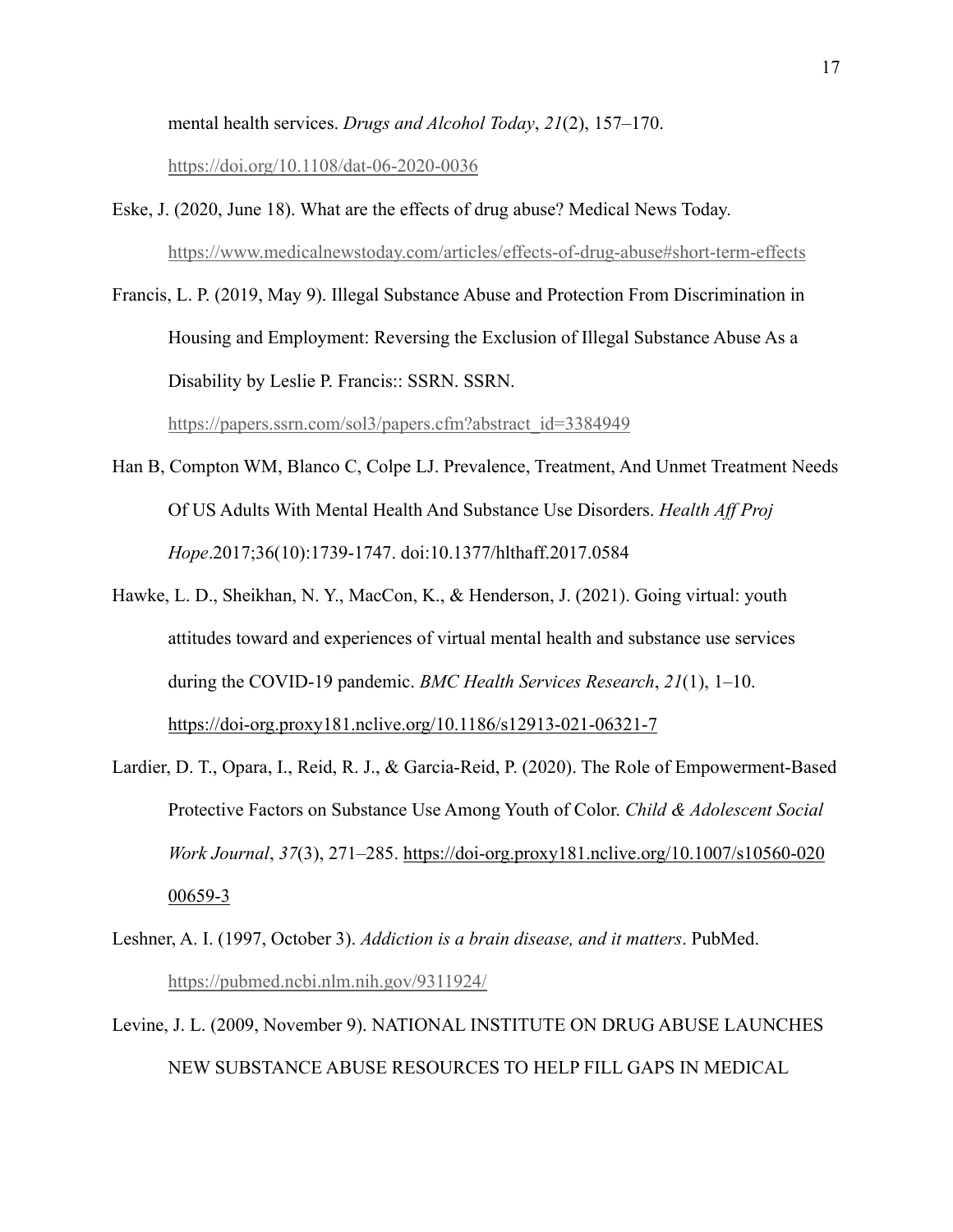EDUCATION. *US Fed News Service*.

https://login.proxy181.nclive.org/login?qurl=https://www.proquest.com%2fpqrl%2fdocvi ew%2f472013010%2fAC5BB67152494F5EPQ%2f1%3faccountid%3d13153

- Matusow, H., Guarino, H., Rosenblum, A., Vogel, H., Uttaro, T., Khabir, S., Rini, M., Moore, T., & Magura, S. (2013). Consumers' Experiences in Dual Focus Mutual Aid for Cooccurring Substance Use and Mental Health Disorders. *Substance Abuse: Research and Treatment*, *7*, SART.S11006. https://doi.org/10.4137/sart.s11006
- McHugh, R. K. (2015). Treatment of Co-occurring Anxiety Disorders and Substance Use Disorders. *Harvard Review of Psychiatry*, *23*(2), 99–111. https://doi.org/10.1097/hrp.0000000000000058
- McNeil, S. R. (2021). Understanding Substance Use Stigma. *Journal of Social Work Practice in the Addictions*, *21*(1), 83–96. https://doiorg.proxy181.nclive.org/10.1080/ 1533256X. 2021.1890904
- Meisel, Z. F., Mitchell, J., Polsky, D., Boualam, N., McGeoch, E., Weiner, J., Miclette, M., Purtle, J., Schackman, B., & Cannuscio, C. C. (2019). Strengthening partnerships between substance use researchers and policy makers to take advantage of a window of opportunity. *Substance Abuse Treatment, Prevention, and Policy*, *14*(1). https://doi.org/10.1186/s13011-019-0199-0
- Mountainside. (2016, July 22). *5 Common Misconceptions About Addiction*. https://mountainside.com/blog/drug-addiction/top-misconceptions-about-addiction/
- Muncan, B., Walters, S. M., Ezell, J., & Ompad, D. C. (2020). "They look at us like junkies": influences of drug use stigma on the healthcare engagement of people who inject drugs in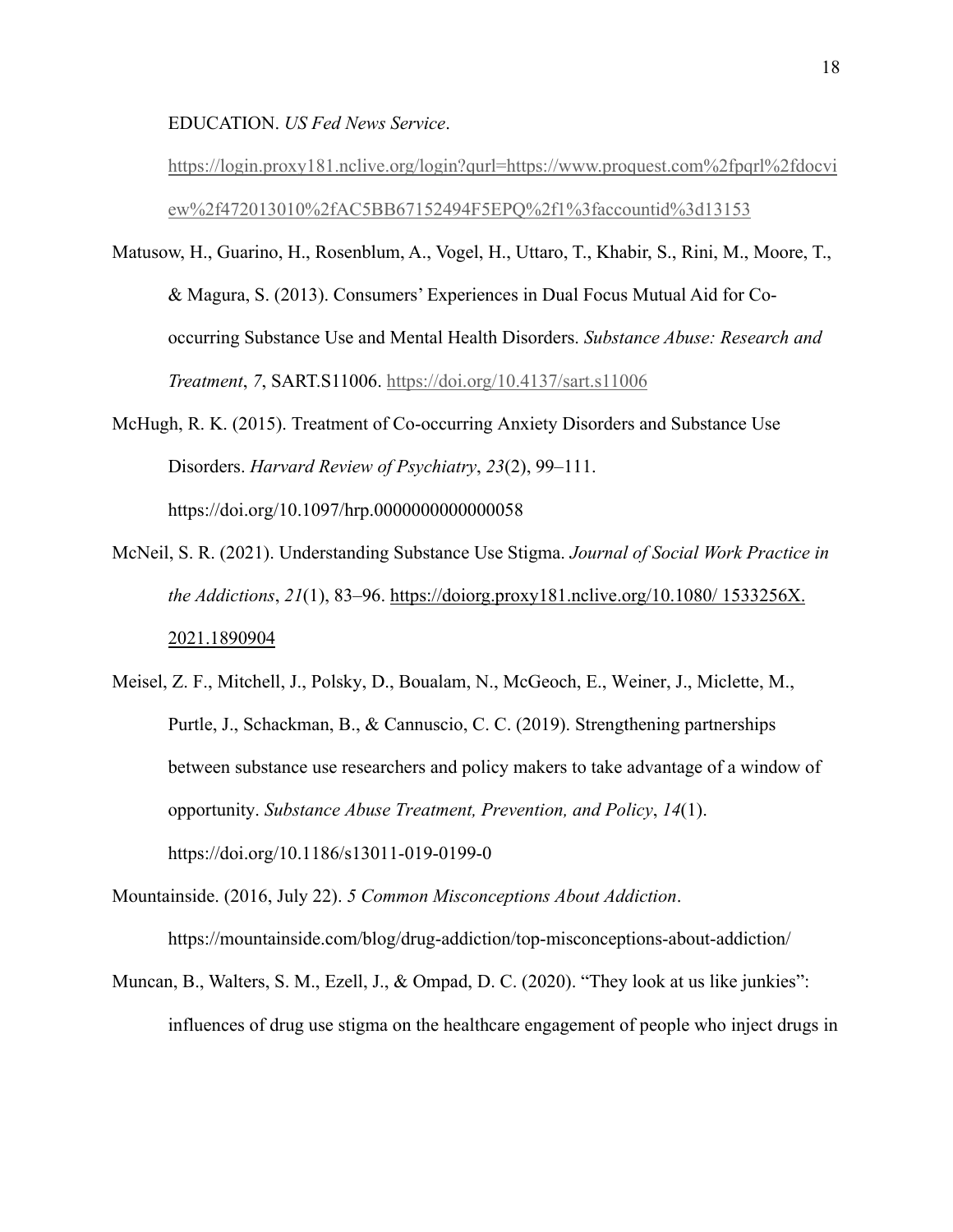New York City. *Harm Reduction Journal*, *17*(1), 1–9. https://doi-org.proxy181.nclive.org/ 10.1186/s12954-020-00399-8

Murney, M. A., Sapag, J. C., Bobbili, S. J., & Khenti, A. (2020). Stigma and discrimination related to mental health and substance use issues in primary health care in Toronto, Canada: a qualitative study. *International Journal of Qualitative Studies on Health & Well-Being*, *15*(1), 1–11. https://doi-

org.proxy181.nclive.org/10.1080/17482631.2020.1744926

- *National Association of Social Workers (NASW)*. (2013). NASW National Association of Social Workers. https://www.socialworkers.org/About/Ethics/Code-of-Ethics/Code-of-Ethics-English
- NIDA. (2018, August 15). *Comorbidity: Substance Use and Other Mental Disorders*. National Institute on Drug Abuse. https://www.drugabuse.gov/drug-topics/trendsstatistics/infographics/comorbidity-substance-use-other-mental-disorders
- Nieweglowski, K., Dubke, R., Mulfinger, N., Sheehan, L., & Corrigan, P. W. (2019). Understanding the factor structure of the public stigma of substance use disorder. *Addiction Research & Theory*, *27*(2), 156–161. https://doi-org.proxy181.nclive.org/ 10.1080/16066359.2018.1474205
- Prosek, E. A., Giordano, A. L., Woehler, E. S., Price, E., & McCullough, R. (2018). Differences in Emotion Dysregulation and Symptoms of Depression and Anxiety among Illicit Substance Users and Nonusers. *Substance Use & Misuse*, *53*(11), 1915–1918. https://doi.org/10.1080/10826084.2018.1436563
- Roberts, L. W., & Geppert, C. (2009). *The Book of Ethics: Expert Guidance For Professionals Who Treat Addiction* (1st ed.). Hazelden Publishing.